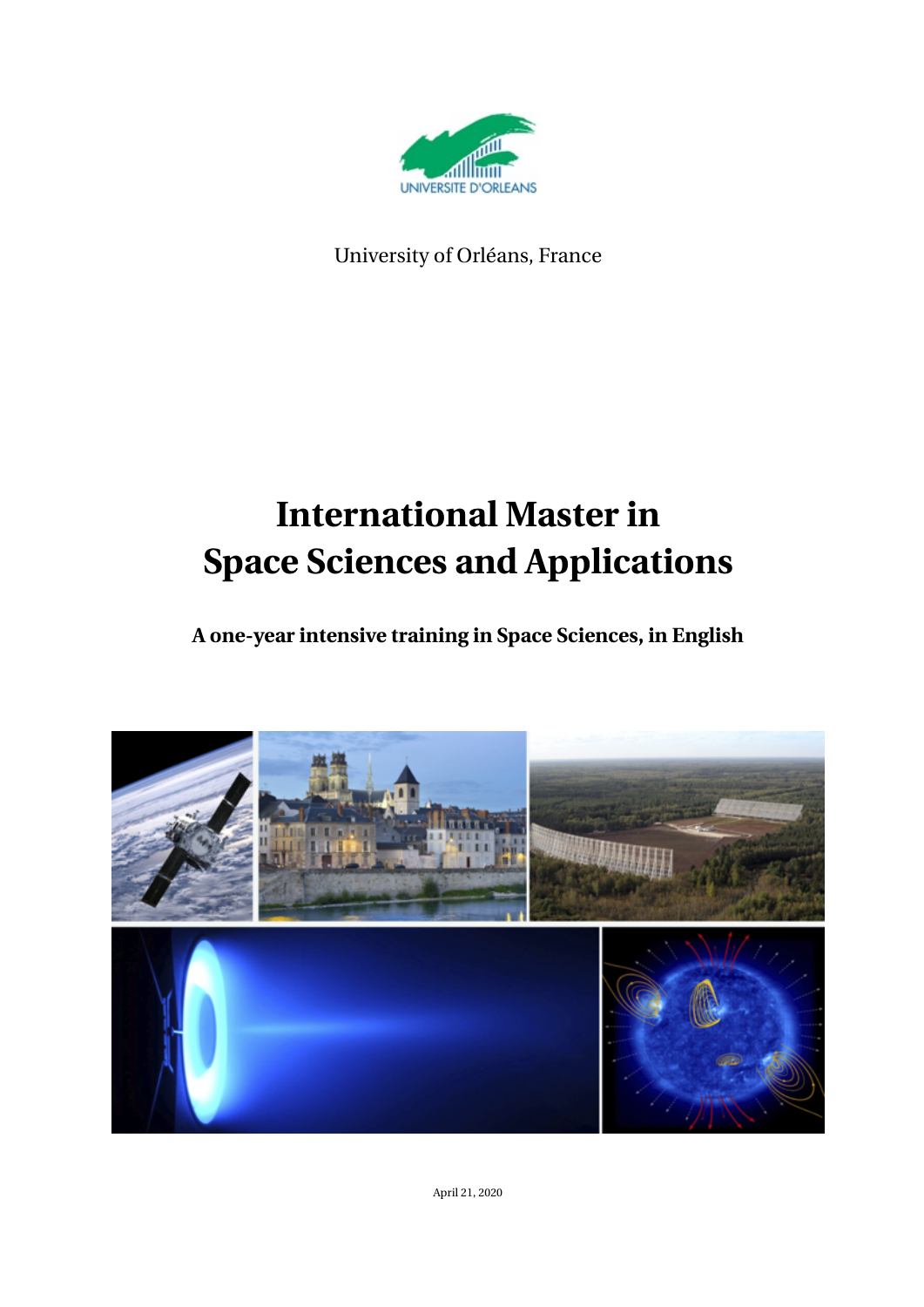### **Contents**

| 1 Organisation                  | $\overline{2}$          |
|---------------------------------|-------------------------|
| 2 Programme                     | $\boldsymbol{2}$        |
| 3 Partners of SSA               | $\boldsymbol{6}$        |
| <b>4</b> Admission requirements | $\boldsymbol{6}$        |
| <b>5</b> Registration           | $\overline{7}$          |
| <b>6</b> Your career after SSA  | $\overline{\mathbf{z}}$ |
| 7 Important dates               | $\bf{8}$                |
| 8 Living in Orléans             | 8                       |
| 9 Useful links                  | $\boldsymbol{9}$        |
| <b>10 Contact</b>               | 10                      |

The international Master in *Space Sciences and Applications* (SSA) is a **one-year intensive training in space sciences** that is taught in English at the at the University of Orléans (France). The programme targets French and international students who have a solid background in Physics (and completed a 1st year Master's degree or equivalent) and wish to carry out high level research in space agencies, research bodies, and government agencies.

The programme covers a wide range of space-related fields including radioastronomy, heliospheric physics, solar-terrestrial science and space weather, satellite propulsion, nanosatelites and space-based systems engineering. The courses are exclusively taught in English and the total number of credits (ECTS) is 60.

SSA Students will be in contact with scientists from several laboratories and facilities that carry out cuttingedge research in space sciences (LPC2E), in spacecraft propulsion (ICARE), in radioastronomy (Nançay radioobservatory) to name a few. Students will learn about and understand our space environment. They will also be involved in the exploitation of data from major space missions and from radioastronomy facilities.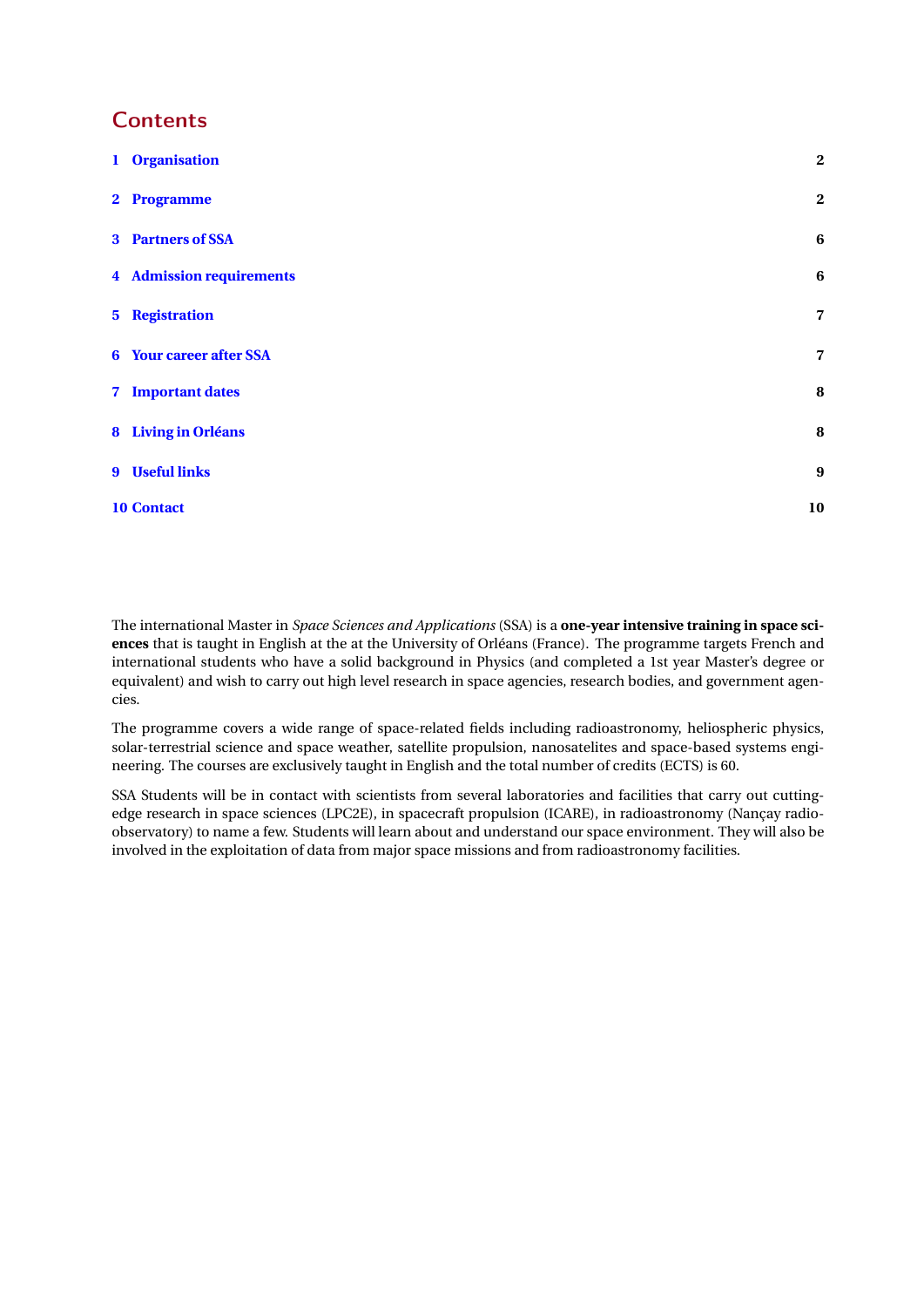### <span id="page-2-0"></span>1 Organisation

The SSA Master's degree has been designed as a one-year training, running from mid September till early September. Enrollment is possible with a degree corresponding to a 1st year Master's diploma in Physics, or equivalent. Typical examples are students who have a Bachelor's in Physics + 1 or 2 years in Master's degree in Physics, or an engineering degree in Physics.

Students who want to join with a Bachelor's degree in Physics first need to successfully complete a one-year Master training in Physics. At the University of Orléans this is possible by completing the first year of the Master in Fundamental and Applied Physics (in blue, see below), whose courses are taught in French.

International students are expected to enrol in SSA directly with a level equivalent to a 1st year Masters diploma, as indicated in red below. French students are more likely to apply after obtaining their Bachelor degree (Licence de Physique), followed by one year of the Master in Fundamental and Applied Physics (in blue).

Students who successfully complete SSA will get 60 credits (ECTS) and receive a Master's diploma.



SSA actually is part of a two-year Master programme in *Applied and Fundamental Physics* whose first year is taught in French, while the second year offers two independent orientations : SSA and *Matter and Radiation*. However, the curricula have been designed in such a way that the one-year SSA programme is independent of the others and can be joined directly.

### <span id="page-2-1"></span>2 Programme

The courses with the number of hours taught are listed below. All courses are compulsory, with no options. In France, courses are traditionally divided into lectures (cours: C), exercises (travaux dirigés: TD) and labs (travaux pratiques: TP).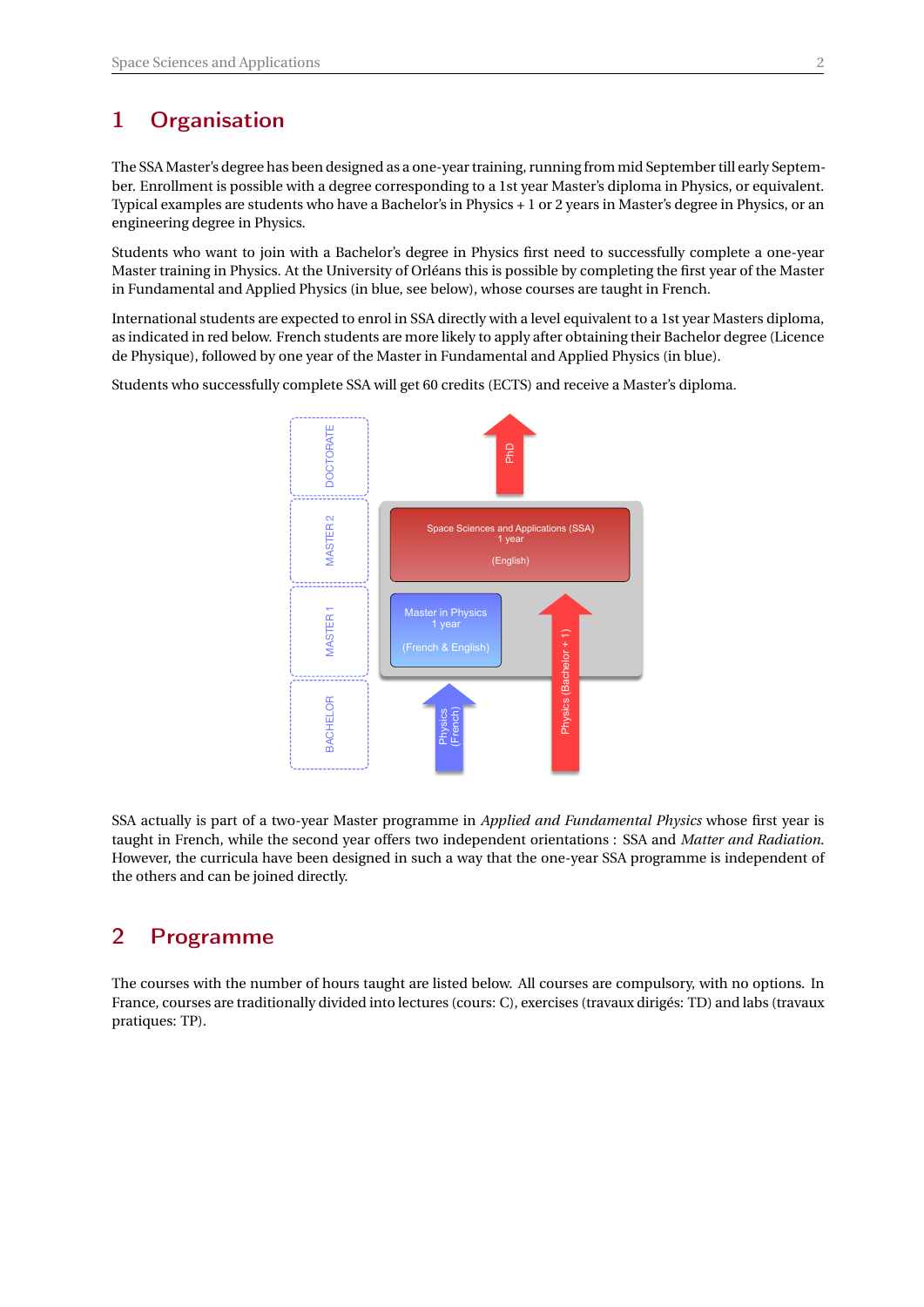#### **September to February**

| Course name                         | lectures (C) | exercises (TD) | labs(TP) | <b>ECTS</b> |
|-------------------------------------|--------------|----------------|----------|-------------|
|                                     | hrs          | hrs            | hrs      |             |
| Astrophysics                        | 25           | 25             | 34       | 6           |
| Space exploration and space systems | 18           | 6              |          | 4           |
| Space plasma physics                | 17           | 8              |          | 4           |
| Plasma propulsion for spacecraft    | 17           | 8              |          |             |
| Space environment                   | 25           | 25             | 12       | 6           |
| <b>Computational Space Science</b>  | 18           | 12             |          | 4           |
| Project approach and quality        | 6            | 6              |          |             |
| Seminars                            | 6            |                |          |             |
| <b>Total</b>                        | 132          | 90             | 46       | 30          |

#### **February to end of August**

| Course name                | lectures (C) | exercises (TD) | labs(TP) | <b>ECTS</b> |
|----------------------------|--------------|----------------|----------|-------------|
|                            | hrs          | hrs            | hrs      |             |
| Project and colloquium     |              |                |          |             |
| Internship (4 to 5 months) |              |                |          |             |
| <b>Total</b>               |              |                |          |             |

Most lectures are available online at [ent.univ-orleans.fr](http://ent.univ-orleans.fr) (registration required). The French grading system ranges from 0/20 to 20/20. Marks under 10/20 are considered as "fail" and do not yield ECTS on the final transcript of records. All courses are evaluated by continuous assessment (*contrôle continu* in French), with regular oral and written exams, and project reports.

Students wishing to learn French are encouraged to attend courses given at the French Institute (IDF). Preliminary enrolment can be done online, see [www.univ-orleans.fr/idf.](http://www.univ-orleans.fr/idf)

SSA also has a partnership with the Graduate School Orléans Numérique (GSON, [www.univ-orleans.fr/fr/gson\)](http://www.univ-orleans.fr/fr/gson), which offers interdisciplinary courses in data science and in machine learning.

The detailed contents of the SSA courses are:

#### **Astrophysics**

**Objectives:** Study of the solar system and beyond, putting to application the tools previously acquired in the general physics modules.

#### **Programme:**

- *•* Solar System
- *•* Planetary motion
- *•* Sources of radiation in astrophysics
- *•* Astrophysics without photons
- *•* Stellar structure
- *•* Stellar formation and evolution
- *•* Galaxies, distances in the Universe, cosmology

The module includes a one-week stay at Nançay radio-observatory dedicated to radioastronomical observation and data processing.

**Tutors:** J.-M. Grießmeier, L. Guillemot

#### **Space Exploration and Space Systems**

**Objective:** Basics of space systems engineering and space scientific applications

#### **Programme:**

*•* Celestial mechanics for artificial bodies: Newtonian, Lagrangian and Hamiltonian mechanics. 2-body and restricted 3-body problems. Natural and artificial perturbations. Constants of motion. Orbits: Elliptic, parabolic, hyperbolic, geostationary, Sun-synchronous. Interplanetary trajectories: patched conic approximations. Orbital manoeuvres: Earth asphericity, in- and out-of- plane orbit changes, Hohmann transfer, gravity assist. Orbit determination. Relativistic orbital effects.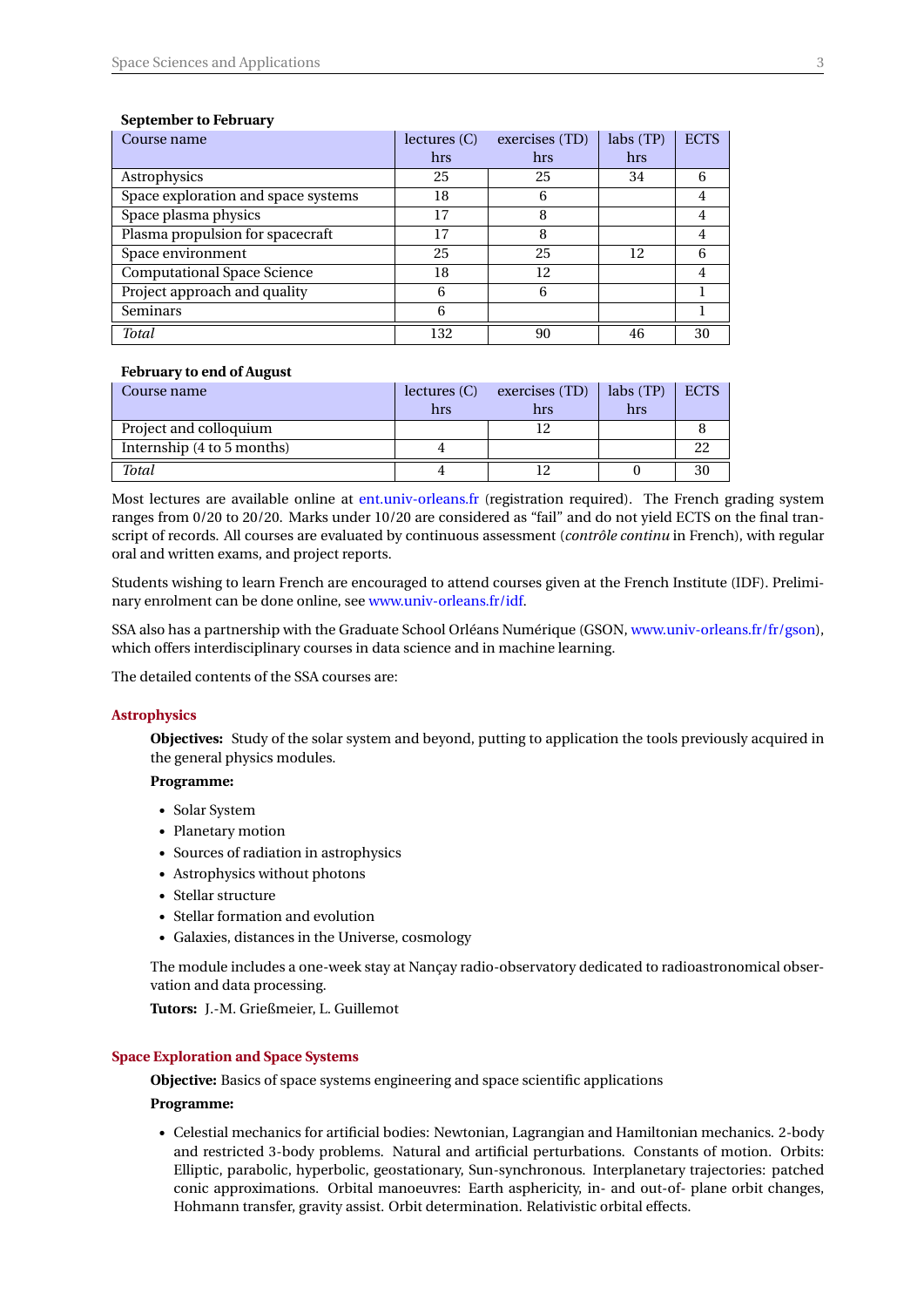- *•* The gravitational field of the Earth
- *•* Launchers
- *•* Busses
- *•* Radio science and nanosatellites in a swarm configuration
- *•* Gravitational waves and the LISA mission
- *•* Plasma and the Cluster mission
- *•* Time metrology and navigation systems (GPS, Galileo)

**Tutor:** A. Spallicci

#### **Space Plasma Physics**

**Objectives:** Understanding and using the main components of space plasma physics

#### **Programme:**

- *•* Basics of the Physics of Ionized Environments: Characteristic parameters, Motion of charged particles, Waves in a cold plasma
- *•* Theoretical models of plasmas, Statistics and kinetic treatment of charged particles, Moments and fluid equations, Transport phenomena, Magnetohydrodynamics, Alfvén theorems
- *•* Physics of the plasma-body interaction, Sheath effect, Transition regions, Bow shocks
- *•* Waves and Instabilities, Wave generation and propagation (quasi-static, EM, MHD, ...), Wave-particle interactions, Characterization of instabilities

**Tutors:** O. Randriamboarison, M. Kretzschmar

#### **Plasma Propulsion for Spacecraft**

**Objectives:** Understanding the basics of space propulsion, microsatellite design and the handling of space debris

#### **Programme:**

- *•* Space propulsion: Foundations, Chemical propulsion, electric propulsion, Assets, concepts, Sources of energy, fuels, types of propellants, Micropropulsion for nano- and micro-satellites
- *•* Space debris: Generalities, detection and follow-up, legislation, Deorbitation methods, Controlled reentry
- *•* Scientific Cubesats: Specificity and assets of Cubesats, Basic elements of a mission, Principles and instrumentation for plasma measurements, Examples of scientific CubeSats
- *•* Associated projects (TP): Hall thrusters and Cubesats: characterization of thrusters and Cubesat instruments in the NExET bench (vacuum chamber for electric propulsion), Atmospheric reentry of debris: measurements of plasma parameters in the PHEDRA wind tunnel (high enthalpy flow, arc jet generator)

**Tutors:** S. Mazouffre, R. Joussot, M. Kretzschmar

#### **Space Environment**

**Objectives:** Develop advanced understanding of the basic physical processes acting in the Heliosphere, its different regions and their interactions; understand how to study them with satellites and with groundbased facilities.

#### **Programme:**

- *•* Overview of the Heliosphere and its different regions
- *•* Solar interior and solar variability
- Solar atmosphere: structure, heating and generation of the solar wind; solar activity and solar transients (flares, CMEs, ...); important physical processes (reconnection, acceleration, ...)
- *•* Solar wind and solar-terrestrial disturbances: generation and propagation; turbulence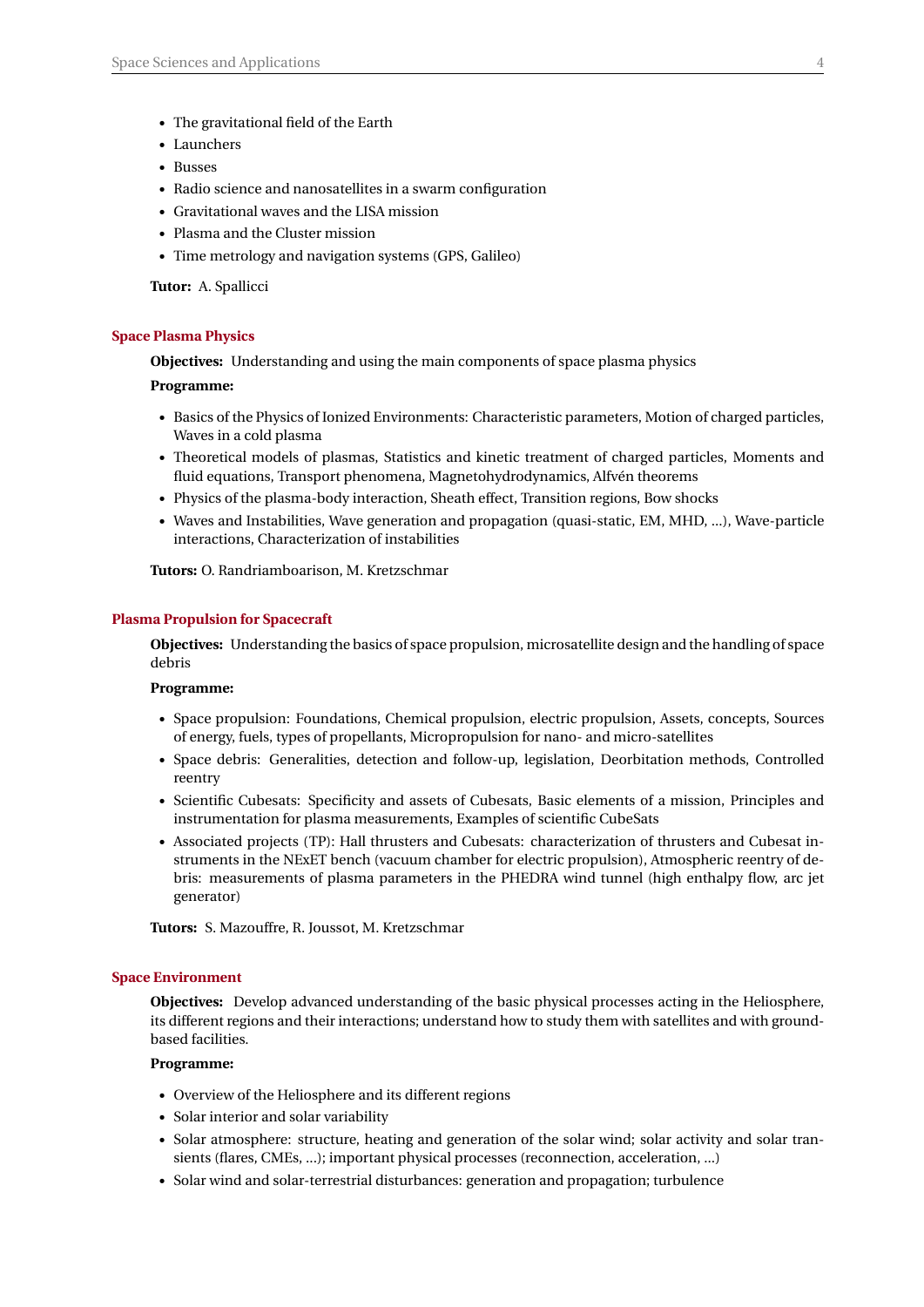- Near Earth's environment and its couplings; phenomenological description (magnetosphere, ionosphere, ...); physical processes (adiabatic invariants, reconnection, ...); interaction with the solar wind; magnetosphere/ionosphere/atmosphere coupling; global electric circuit
- *•* Other bodies of the solar system and their interaction with the solar wind
- *•* Societal effects: space weather and space climate
- *•* Basics of space plasma instrumentation and techniques
- *•* Archives and virtual observatories

**Tutors:** T. Dudok de Wit, S. Célestin, P. Henri, M. Kretzschmar, V. Krasnoselskikh

#### **Computational Space Science**

**Objectives:** Gain advanced knowledge in Computational Space Physics; get acquainted with specific numerical techniques used in Space Plasmas; perform critical analysis of numerical simulations with emphasis on stability and errors. Highlight links/applications of concepts met in other lectures.

#### **Programme:**

- *•* Introduction to particle methods (N-body problem; SPH; particle mover)
- *•* Particle-in-Cell (PIC) method (particle and field weighting)
- *•* Monte Carlo methods (collisional transport; null-collision scheme)
- *•* Hydrodynamics (finite difference methods; finite volume methods)
- *•* Shocks
- *•* Radiative Transfer

**Tutor:** S. Célestin

#### **Project Approach and Quality**

**Objectives:** Provide a global and synthetic view of the project management approach, with the basics of project methodology and fundamental tools of project management. Project management is a key transversal skill that is required in many companies to implement and achieve the set of objectives in project.

#### **Programme:**

- *•* Definition (project management / product insurance)
- *•* Methodology and tools (planning management, documentation, risks)
- *•* Good practices in a "project" team

**Tutor:** C. Agrapart

#### **Seminars**

**Objectives:** Discover latest developments in space sciences

**Programme:** 10 seminars given by scientists from the academic and private sectors. Each of them addresses topical issues in Physics or in space sciences.

**Coordinator:** T. Dudok de Wit

#### **Project/Colloquium**

**Objectives:** Learn how to organise a mini-symposium and how to present scientific results.

**Programme:** This seminar involves Master students from the first and the second year, working in space sciences and in material science. Each student carries out a 3-week project in a local research lab, and presents his/her results in an oral presentation. Students are also sollicited to organise the colluquium and thereby learn how to disseminate results. The two-day colloquium takes place at the end of February.

**Coordinator:** T. Dudok de Wit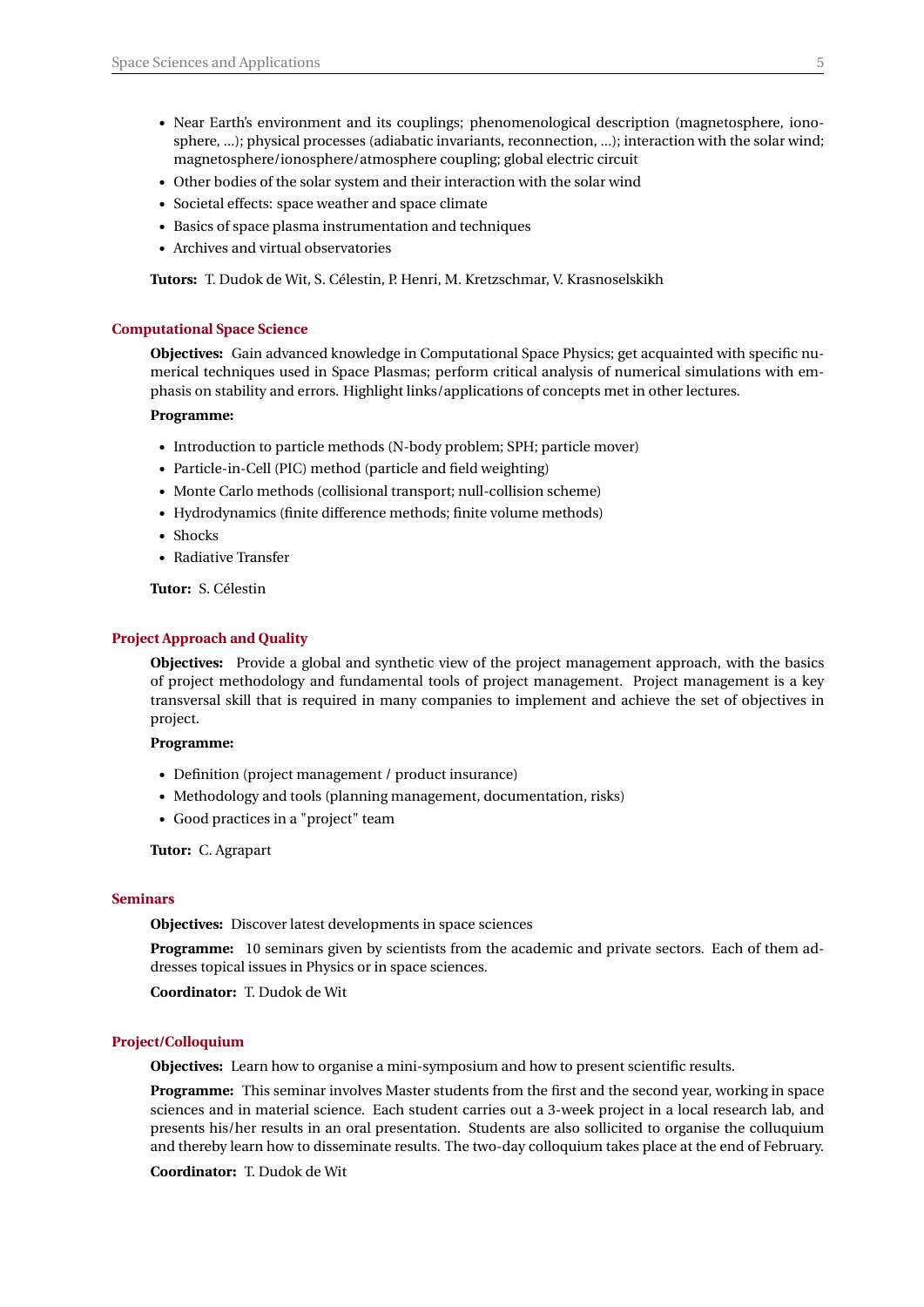#### **Internship**

**Objectives:** Learn how to address and solve a real-world and complex problems in collaboration with a research team

**Programme:** The internship is what best reveals the capacity of the Master student to apply his/her skills in solving complex scientific problems. This internship can be carried out in France or abroad; it lasts from February till the end of August, and the minimum duration is 4 months. At the end, the students produce a report and have an oral defence.

In France only, over 200 internships are proposed in all areas of astrophysics, see [stages-masters.sf2a.eu](http://stages-masters.sf2a.eu/search.php?type=MR)

**Coordinator:** O. Randriamboarison

### <span id="page-6-0"></span>3 Partners of SSA

In France, each Master is backed by public or private partners whose members teach and also propose internships. For SSA, the *local* partners are:

- *•* Institut de Combustion Aérothermique Réactivité et Environnement [\(ICARE, Orléans\)](http://www.icare.cnrs-orleans.fr/): one the premier French research institutes in electric propulsion;
- *•* Laboratoire de Physique et Chimie de l'Environnement et de l'Espace [\(LPC2E, Orléans\)](http://lpc2e.cnrs-orleans.fr): a space-grade laboratory that exploits instruments onboard several space missions such as BepiColombo, Solar Orbiter, Parker Solar Probe and Taranis;
- Observatoire de Paris [\(OBS, Paris\)](http://www.obspm.fr): the largest French cluster of research laboratories in astrophysics and astronomy;
- *•* Station de Radioastronomie de Nançay [\(USN, Nançay\)](http://www.obs-nancay.fr): the facility running radiotelescopes among the largest in the world;
- Centre de Biophysique Moléculaire [\(CBM, Orléans\)](http://cbm.cnrs-orleans.fr/) with a team working on exobiology;
- *•* Groupe de Recherches sur l'Energétique des Milieux Ionisés [\(GREMI, Orléans\)](https://www.univ-orleans.fr/gremi), which focuses more on plasma energetics and plasma processes.

Together, these institutes represent over 1000 scientists and carry out cutting-edge research in space sciences, electric propulsion, Radioastronomy, etc. Several of these teams are actively involved in space missions or exploit ground-based facilities for Radioastronomy.

Several private partners are also associated with SSA through the strong interactions the research institutes have with them. These are space agencies [\(NASA,](https://www.nasa.gov/) [ESA,](http://www.esa.int/) [CNES\)](https://cnes.fr/en) but also industrial partners in spacecraft operation and exploitation [\(Airbus,](https://www.airbus.com/space.html) [Thales,](https://www.thalesgroup.com/en) [SAFRAN,](https://www.safran-group.com/) [Exotrail,](https://exotrail.com/) etc.)

The number of partnerships is not exclusively limited to these partners institutions and SSA students are strongly encouraged to make use of the networks our teams have in France, in Europe and beyond. The list of internships that are proposed in France can be consulted at [stages-masters.sf2a.eu](http://stages-masters.sf2a.eu/search.php?type=MR)

### <span id="page-6-1"></span>4 Admission requirements

Enrollment in SSA is possible for students who have obtained their Bachelor's degree in Physics and have successfully completed at least one year in a Master in Physics (or equivalent, e.g. engineering school) with excellent academic results. The dedicated teaching programme aims to bridge the gap between different students' backgrounds. It does not matter whether your initial training had a stronger focus on one particular field of Physics as long as you have a solid training that covers all the major fields of modern Physics, including Computational Physics, Quantum Mechanics, Statistical Physics, etc. Plasma physics and Astrophysics are an asset but are not mandatory. In addition, a proficiency in English (B2 level) is required.

The selection committee will assess applicants based on their academic qualifications and their motivation for pursuing a research career in Physics.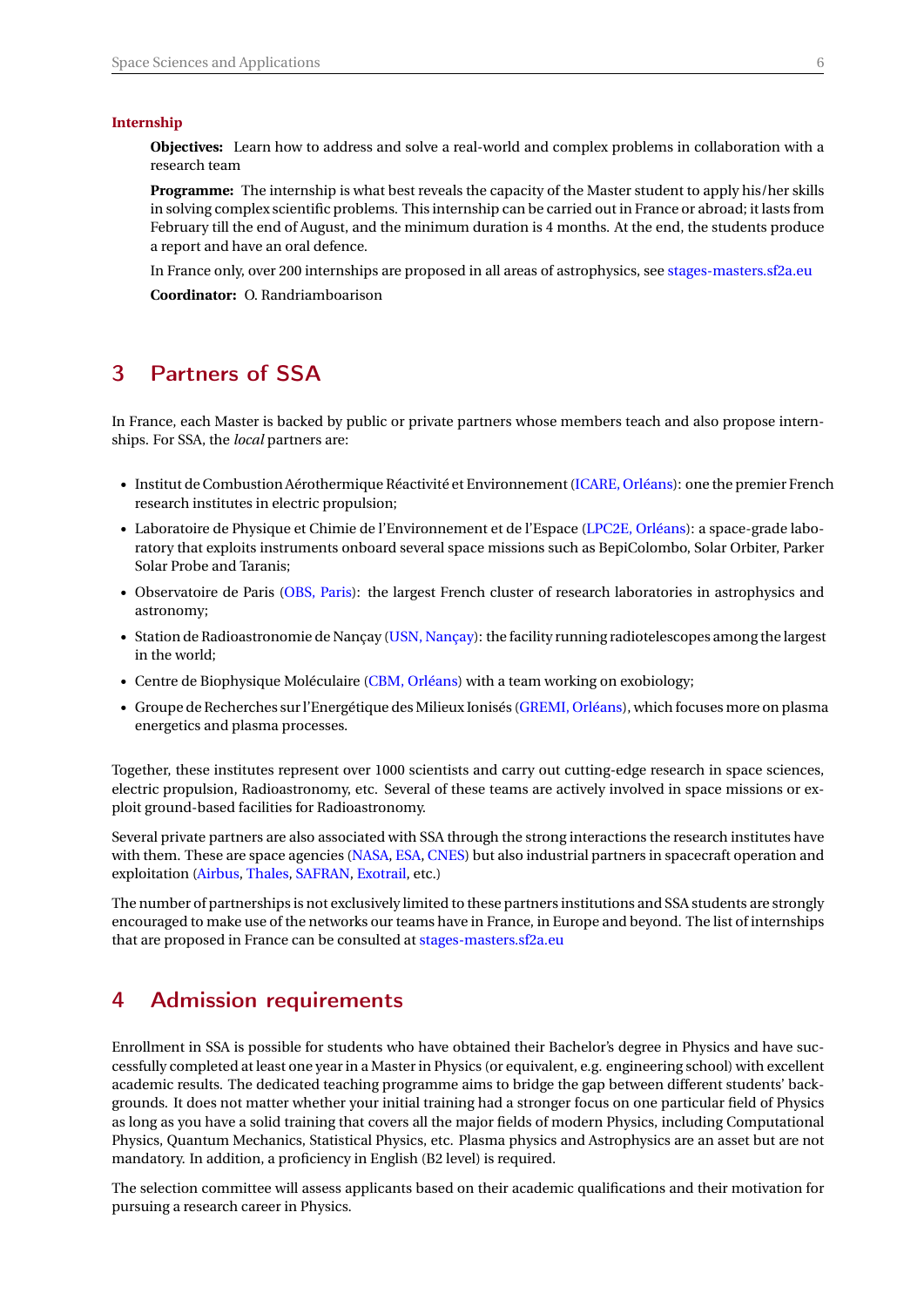### <span id="page-7-0"></span>5 Registration

There are two different registration procedures, depending on your country of citizenship or residence:

1. If you are a citizen or permanent resident of one of the 28 EU countries, including Norway, Iceland, Lichtenstein, Switzerland, Andorra or Monaco:

Apply directly at the University of Orléans between April 1st and the end of June. There is no need to apply for a visa.

To register:

- Go to [www.univ-orleans.fr/fr/univ/formation/candidature-et-inscription/candidater-sur-ecandidat](https://www.univ-orleans.fr/fr/univ/formation/candidature-et-inscription/candidater-sur-ecandidat) (the website is still in French only)
- Create an account
- Fill in the field Informations personnelles and Adresse. Do not provide the INE number of you don't have one.
- Go to Offre de Formation » UFR Sciences et Techniques » Master LMD » M2 physique fondamentale et applications Parcours SSA
- 2. If you have the nationality of: Algeria, Argentina, Benin, Brazil, Burkina Faso, Burundi, Cameroon, Chad, Chile, China, Colombia, Comoros, Congo, Côte d'Ivoire, Democratic Republic of the Congo, Djibouti, Egypt, Gabon, Guinea, Haiti, India, Indonesia, Iran, Japan, Kuwait, Lebanon, Madagascar, Mali, Mauritania, Mauritius, Mexico, Morocco, Nigeria, Peru, Russia, Senegal, Singapore, South Korea, Taiwan, Togo, Tunisia, Turkey, United States, Vietnam:

There is one single platform called *Campus France*. The application process starts early February and ends early March.

To register:

- Go to [www.campusfrance.org/en](https://www.campusfrance.org/en)
- Create an account
- Fill in the field your application form (in English).
- 3. If you belong to neither of the two categories, contact us directly, see Section [10.](#page-10-0)

Officially, French tuition fees are 3770  $\epsilon$ /year for Master programmes. For the time being, however, the University of Orléans still applies lower fees. In 2019-2020 the annual tuition fee is 243  $\epsilon$ /year regardless of the country of residence. This however, may change in a near future.

### <span id="page-7-1"></span>6 Your career after SSA

After obtaining your Masters degree in *Space Sciences and Applications* your skills will include analytical and critical thinking, and also strong research skills with extensive Mathematics and Physics knowledge.

Most students with a Master's degree in space sciences pursue their career with a PhD in Space Physics, in France or abroad. Indeed, a PhD is mandatory for most scientific careers such as scientist in academic research, R&D engineer in research centres and in space agencies, data scientist in the industry, etc. Typical positions are researcher, project scientist and consultant. In all these positions your main asset is your ability to run projects and to solve complex problems requiring physical, mathematical (and often computational) skills, rather than being the expert in one narrow field.

Statistics: SSA opens in 2020 and so we cannot yet provide statistics. However, lessons learnt from similar Masters in France show that over 90 % of the students pursue with a PhD and those who have good marks (*>* 12/20) have no problem in getting funded for that. After completing their PhD, less than 25% pursue with an academic career as the number of positions is limited. Most continue in space sciences, however, typically working in companies that provide digital solutions for satellite design or satellite data analysis. In recent years, a majority of PhD students have been hired for doing data science while staying in contact with advanced physical concepts.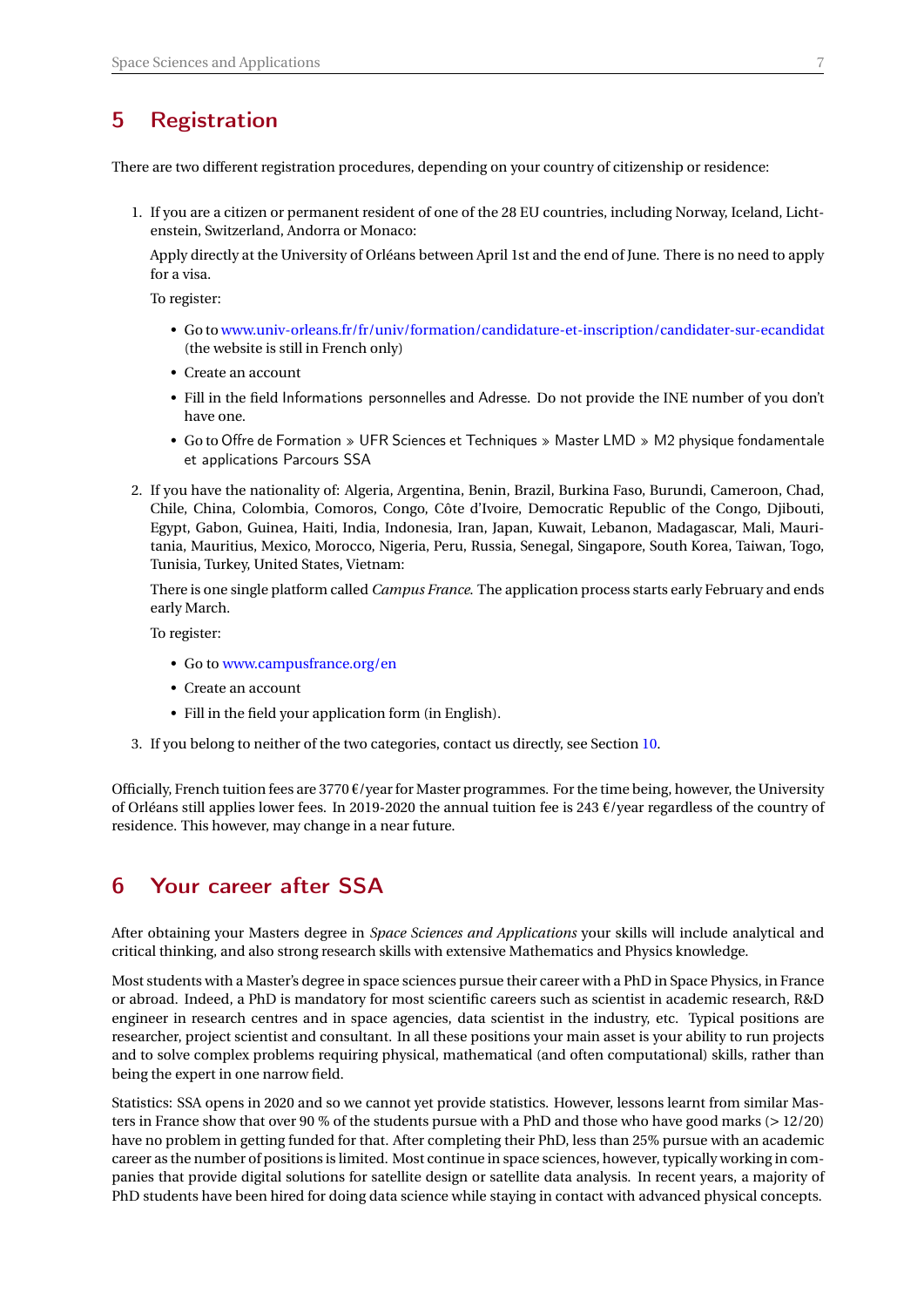### <span id="page-8-0"></span>7 Important dates

Dates may slightly vary

- Early February till early March: registration for non-EU citizens
- Early April till mid June: registration for EU citizens
- Mid September till the end of February: regular courses
- End of February: Physics colloquium together with 1st year Master students
- Early March till end of August: internship (4 months minimum)
- First week of September: project defence

Calendar of the University of Orléans [www.univ-orleans.fr/service-central-de-scolarite/calendriers](http://www.univ-orleans.fr/service-central-de-scolarite/calendriers)

### <span id="page-8-1"></span>8 Living in Orléans

Orléans is a medium-size city (by French standards) that is located in the heart of the Loire valley, see [en.tourisme](https://en.tourisme-orleansmetropole.com/)[orleansmetropole.com.](https://en.tourisme-orleansmetropole.com/) The city is located approximately 140 kms south of Paris and can be easily reached by train from Paris Austerlitz station, with hourly connections and a 65-minute journey, see [en.oui.sncf/en/](https://en.oui.sncf/en/)



The University campus is located approximately 8 kms south of Orléans and can easily be reached from downtown Orléans by tram A or by using bus lines nr 1, 7 and 70. For schedules and maps, see [www.reseau-tao.fr.](http://www.reseau-tao.fr) There is also a bicycle track from downtown Orléans to the University and CNRS campuses. The trip takes about 25 minutes.

There are several students residence halls on campus but most students live in downtown Orléans. The monthly rent for a small apartment ranges from 250 to 500  $\epsilon$ , which is less than half of what you would pay in Paris. Generally speaking, the cost of living is considerably lower in Orléans than in large French and European cities.

All lectures are given in the Physics department, see Physique-Chimie in D2 on the map below. Most local research laboratories are located on the CNRS campus (G2-G5).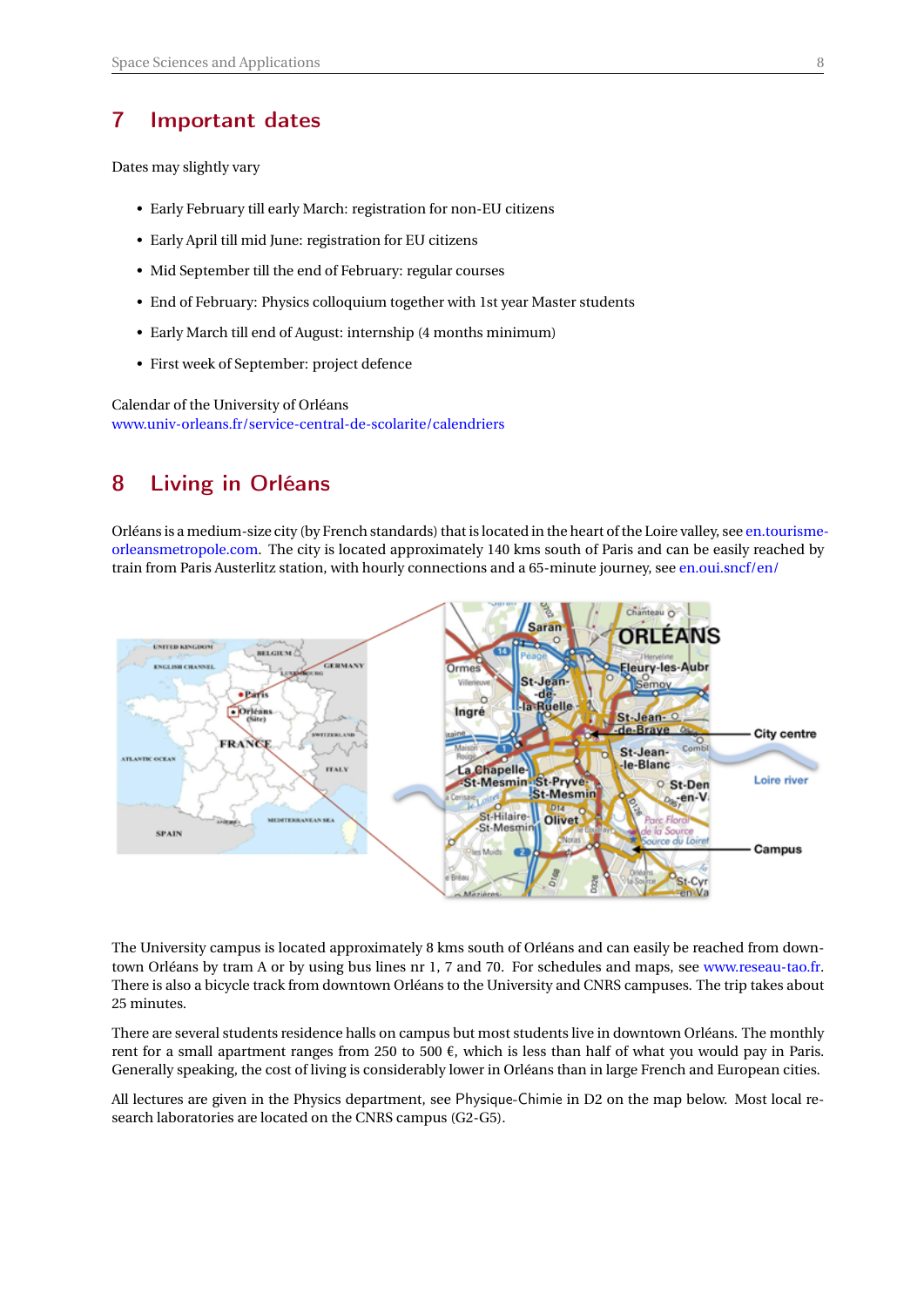

## <span id="page-9-0"></span>9 Useful links

General information on studying and living in France [www.campusfrance.org/en](https://www.campusfrance.org/en) [www.diplomatie.gouv.fr/en/coming-to-france/studying-in-france/](https://www.diplomatie.gouv.fr/en/coming-to-france/studying-in-france/)

Accomodation at the University of Orléans [www.univ-orleans.fr/en/univ/international/coming-university/accommodation](http://www.univ-orleans.fr/en/univ/international/coming-university/accommodation)

Financial aids [www.campusfrance.org/en/bursaries-foreign-students](https://www.campusfrance.org/en/bursaries-foreign-students) [www.diplomatie.gouv.fr/en/coming-to-france/studying-in-france/](https://www.diplomatie.gouv.fr/en/coming-to-france/studying-in-france/)

Social security in France [www.campusfrance.org/en/healthcare-student-social-security](https://www.campusfrance.org/en/healthcare-student-social-security)

Social security for non-EU citizens [etudiant-etranger.ameli.fr](https://etudiant-etranger.ameli.fr)

University of Orléans [www.univ-orleans.fr/en](http://www.univ-orleans.fr/en)

Campus life in Orléans [www.univ-orleans.fr/en/univ/campus-life](http://www.univ-orleans.fr/en/univ/campus-life)